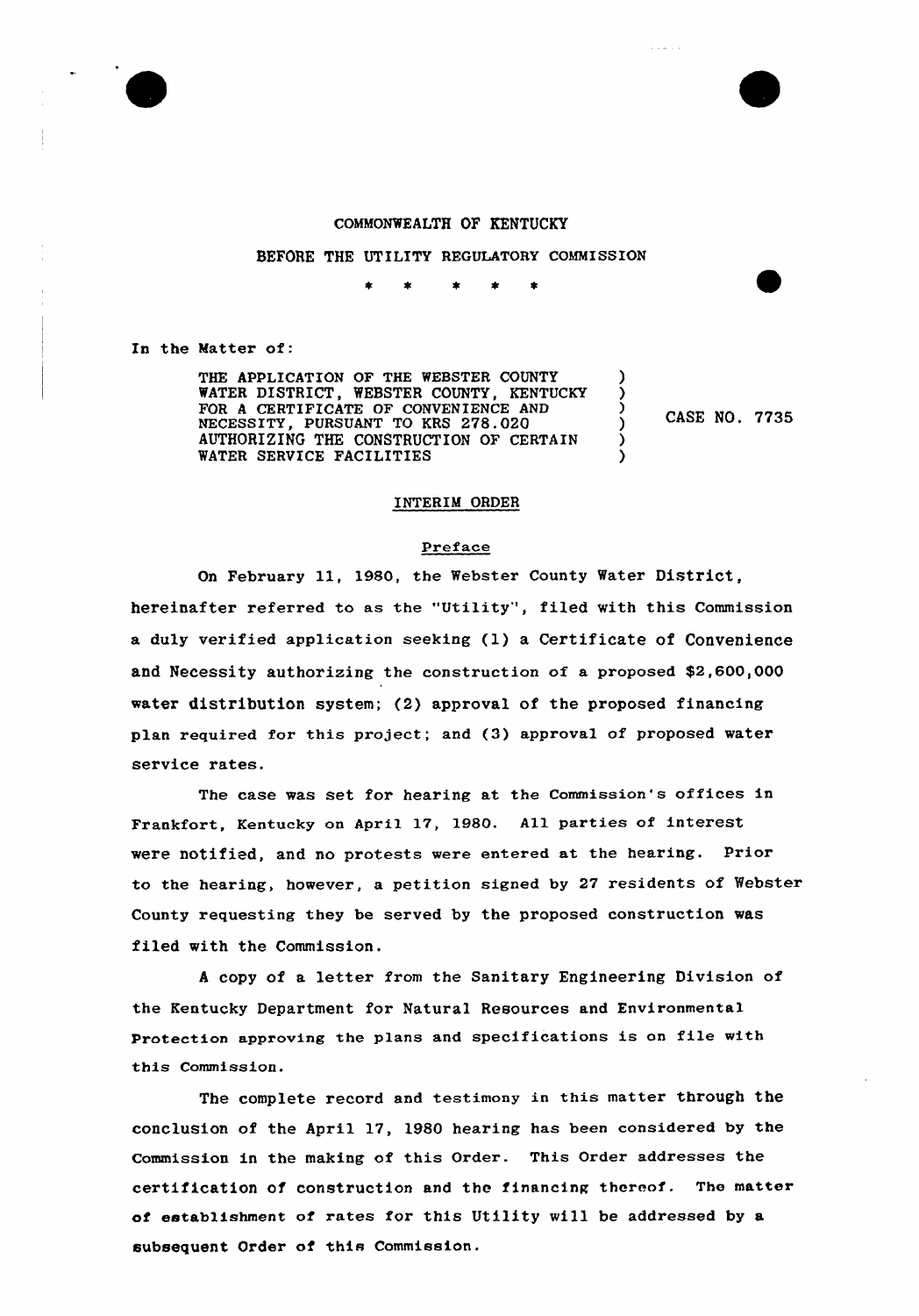

### Findings In This Matter

The Commission, after consideration of all the evidence of record and being advised, is of the opinion and finds:

1. That public convenience and necessity requires construction of the Utility's proposed water distribution system in the areas described in the Application.

2. That the construction project proposed by the Utility consists of approximately 54.5 miles of water distribution pipe varying in size from  $4"$ -12", a booster pump station, two 300,000 gallon water storage tanks and approximately 342 service connections at a total project cost of \$2,600,000.

3. That any construction deviations from the contract plans and specifications, herein approved, which could advexsely affect service to any customer, should be subject to the prior approval of this Commission.

4. That the financing of this project composed of \$46,000 in service connection fees, a FmHA grant of  $$1,651,000$ , a HUD grant of \$200,000 and \$703,000 in water revenue bonds is for lawful objects within the corporate purposes of the Utility, is necessary and appropriate for and consistent with the proper performance by the Utility of its service to the public and will not impair its ability to perform that service.

5. That the financing plan for this project provides for an operating reserve fund of \$40,000 to be used by the Utility to supplement water revenues during the first five years of operation. The Commission further finds that this \$40,000 reserve fund should be established by the District, as set forth in the FmHA letter of conditions dated August 8, 1979, to be utilized as needed over the first five (5) years of operation.

6. The Commission acknowledges that its obligation to properly consider the Utility's proposed rates is an inherent part of this certificating Order. Further, that the rates set by this Commission should satisfy bond ordinance requirements and provide for revenues adequate to meet the Utility's financial obligations.

 $-2-$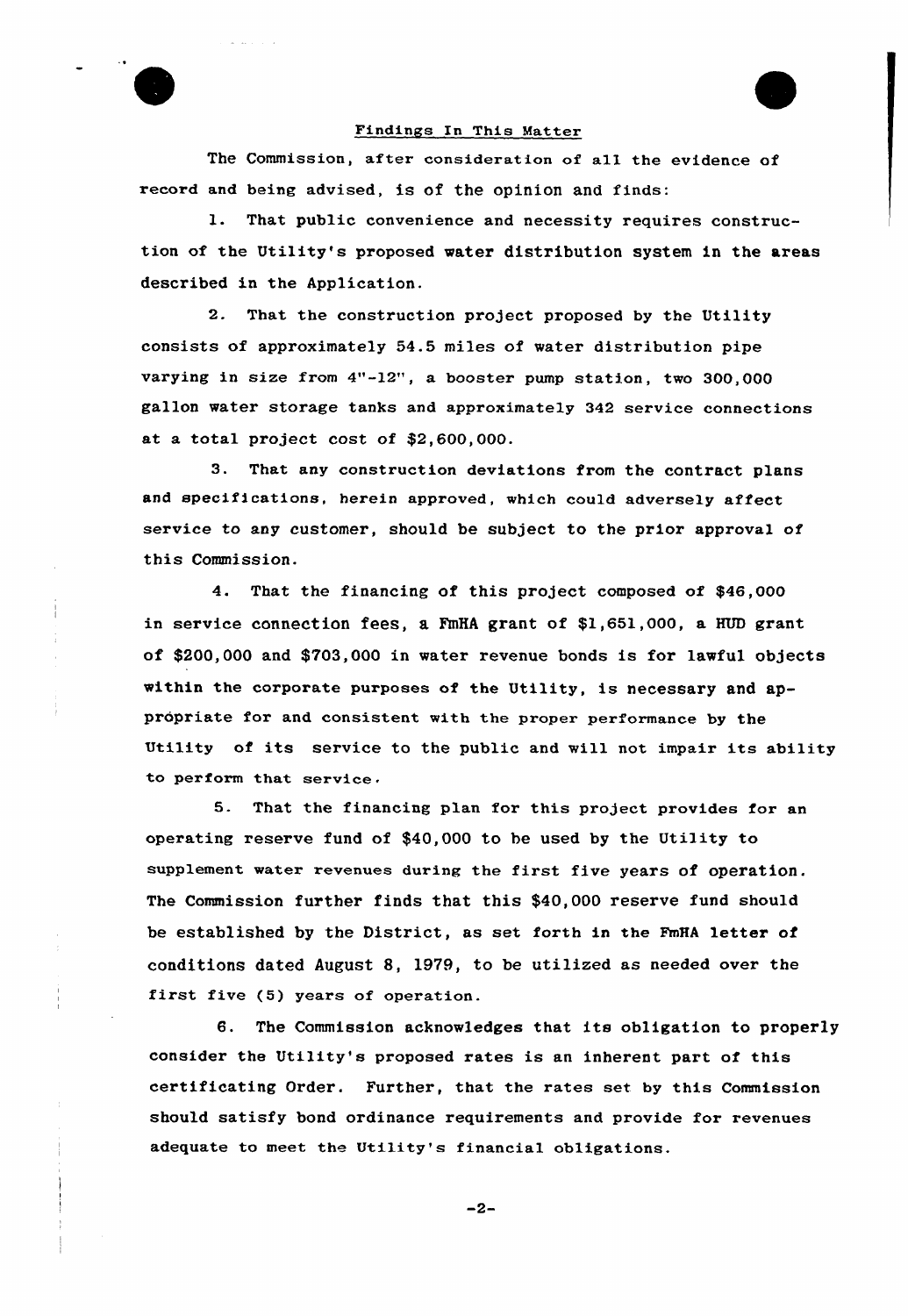V. That a 5/8" x 3/4" meter should be the standard customer service meter and should be installed at all points of service unless the customer provides sufficient justification for the installation of a larger meter. Further, that any customer with a larger meter, with the exception of special contract customers, should pay for the service in accordance with the Utility's approved meter size rate schedules.

8. That the contract between the Utility and the Engineer should require the Engineer to provide general engineering supervision and full-time resident inspection under his supervision to insure that the construction work conforms to the best construction Practices and is done in accordance with the contract plans and specifications.

9. That within sixty (60} days of the date of substantial completion of this construction, the Utility should require the Engineer to furnish this Commission with a copy of the "As-Built Plans" and a certification that the construction work has been satisfactorily completed in accordance with the contract plans and specificat ions .

10. That the Utility should furnish this Commission with duly verified documentation of the total cost of this project, including the cost of construction and all other capitalized costs (engineering, legal, administrative, etc.) within sixty (60) days of the date that construction is substantially completed.

# Orders In This Matter

The Commission, on the basis of the matters hereinbefore set forth and the evidentiary record in this case:

HEREBY ORDERS that the Utility be and it is hereby granted <sup>a</sup> Certificate of Convenience and Necessity to construct a water distribution system in the areas set forth in the application and in accordance with the contract plans and specifications.

IT IS FURTHER ORDERED that any construction deviations from the contract plans and specifications, herein approved, which could adversely affect the service to any customer shall be subject to the prior approval of this Commission.

 $-3-$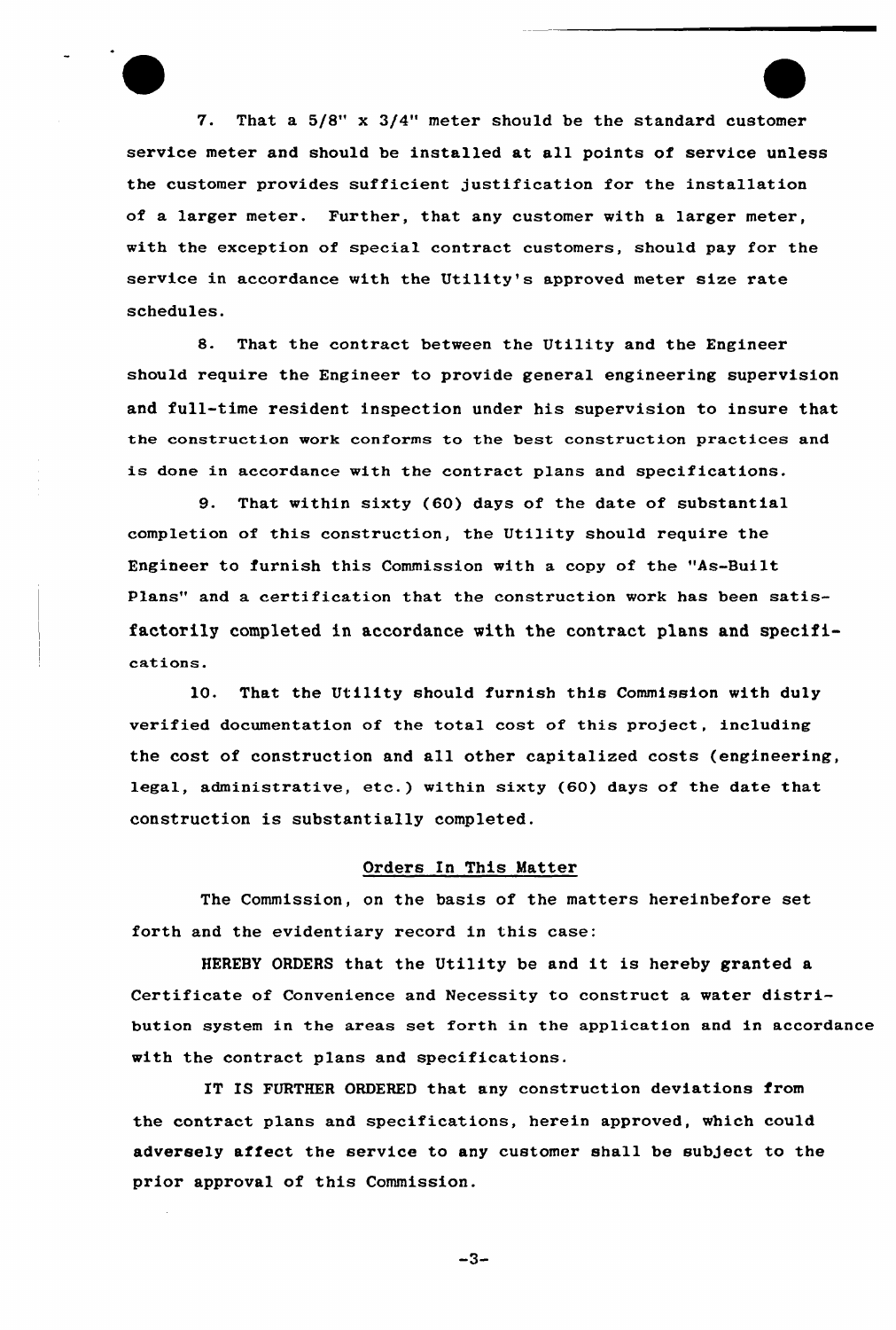IT IS FURTHER ORDERED that the Utility be and it is hereby authorized to finance this construction project by \$46,000 in service connection fees, a \$1,651,000 FmHA grant, a \$200,000 HUD grant, and the issuance of \$703,000 in water revenue bonds at an interest rate not to exceed 5%. Further, that this \$2,600,000 in project funds shall be used only for lawful objects as set forth in the Application.

IT IS FURTHER ORDERED that the Utility's financing plan shall include the establishment of a \$40,000 reserve fund to be utilized as needed over the first five (5) years of operation to supplement water revenues; all in accordance with the conditions set forth in the Farmers Home Administration's letter dated August 8, 1979.

IT IS FURTHER ORDERED that a 5/8" x 3/4" meter shall be the standard customer service meter and should be installed at all points of service unless the customer provides sufficient justification for the installation of a larger meter. Further, that any customer with a 1arger meter, with the exception of special contract customers, shall pay for that service in accordance with the Utility's approved meter size rate schedule.

IT IS FURTHER ORDERED that the contract between the Utility and the Engineer sha11 require the Engineer to provide general engineering supervision and full-time resident inspection under his supervision to insure that the contractor's construction work conforns to the best construction practices and is done in accordance with the contract plans and specifications.

IT IS FURTHER ORDERED that the Utility shall require the engineer within sixty (60) days of the date of substantial completion of this construction to furnish this Commission with a copy of the "As-Built Plans" and a certification that the construction work has been satisfactorily completed and was done in accordance with the contract plans and specifications.

IT IS FURTHER ORDERED that the Utility shall file with this Commission duly verified documentation showing the total cost of this project including the cost of construction and al1 other capitalized costs (engineering, legal, administrative, ete.) within sixty (60) days of the date that construction is substantially completed.

 $-4-$